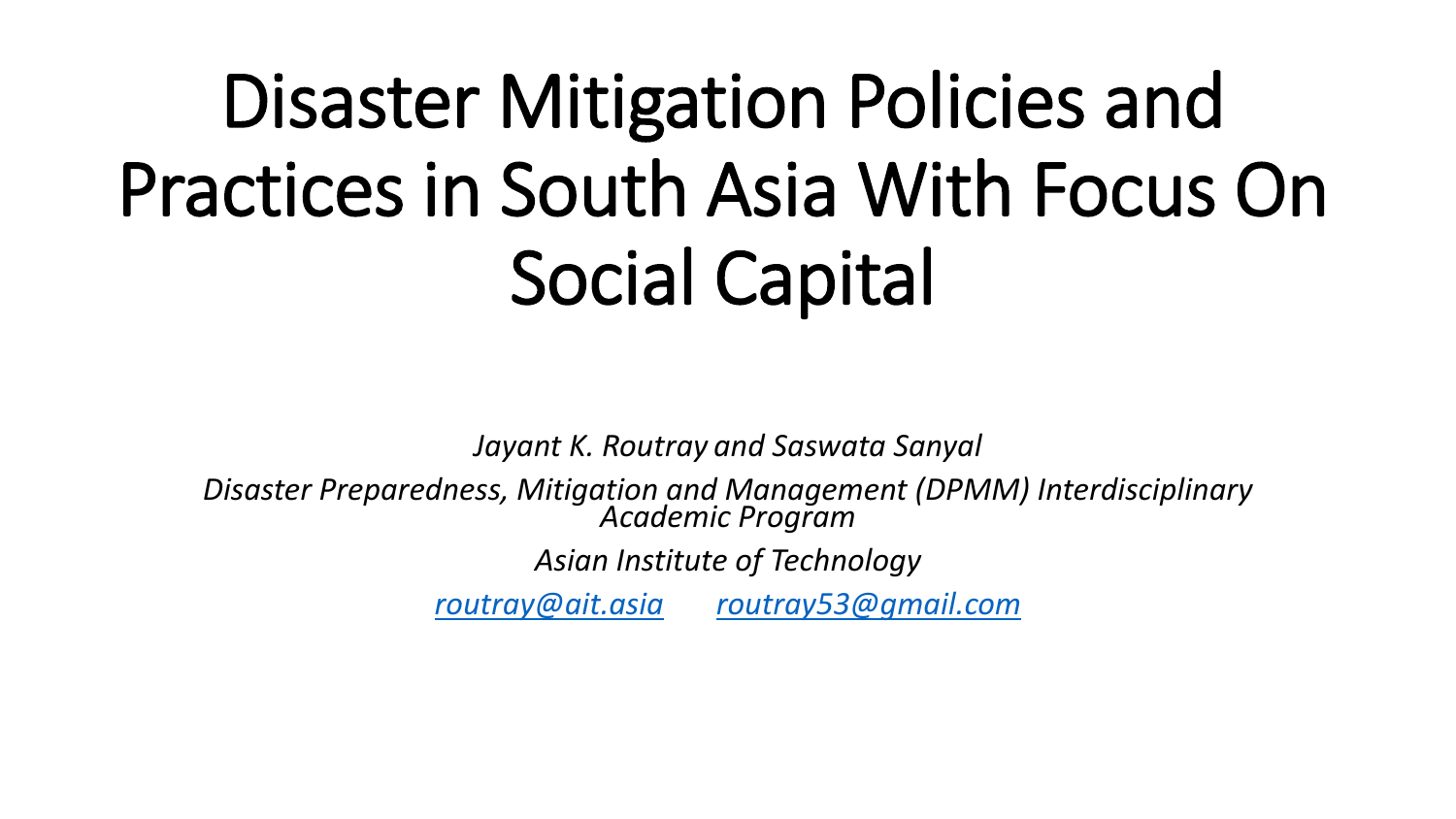### Contents

- *Climate Change and Disaster*
- *Disaster Risk Management (DRM) Policies: South Asia*
- *DRM Issues: South Asia*
- *Concepts of Social Capital*
- *Applications of Social Capital*
- *Social Capital and DRM: Emergence*
- *Social Capital and Phases of a Disaster*
- *Social Capital and Disaster Mitigation*
- *Conclusion*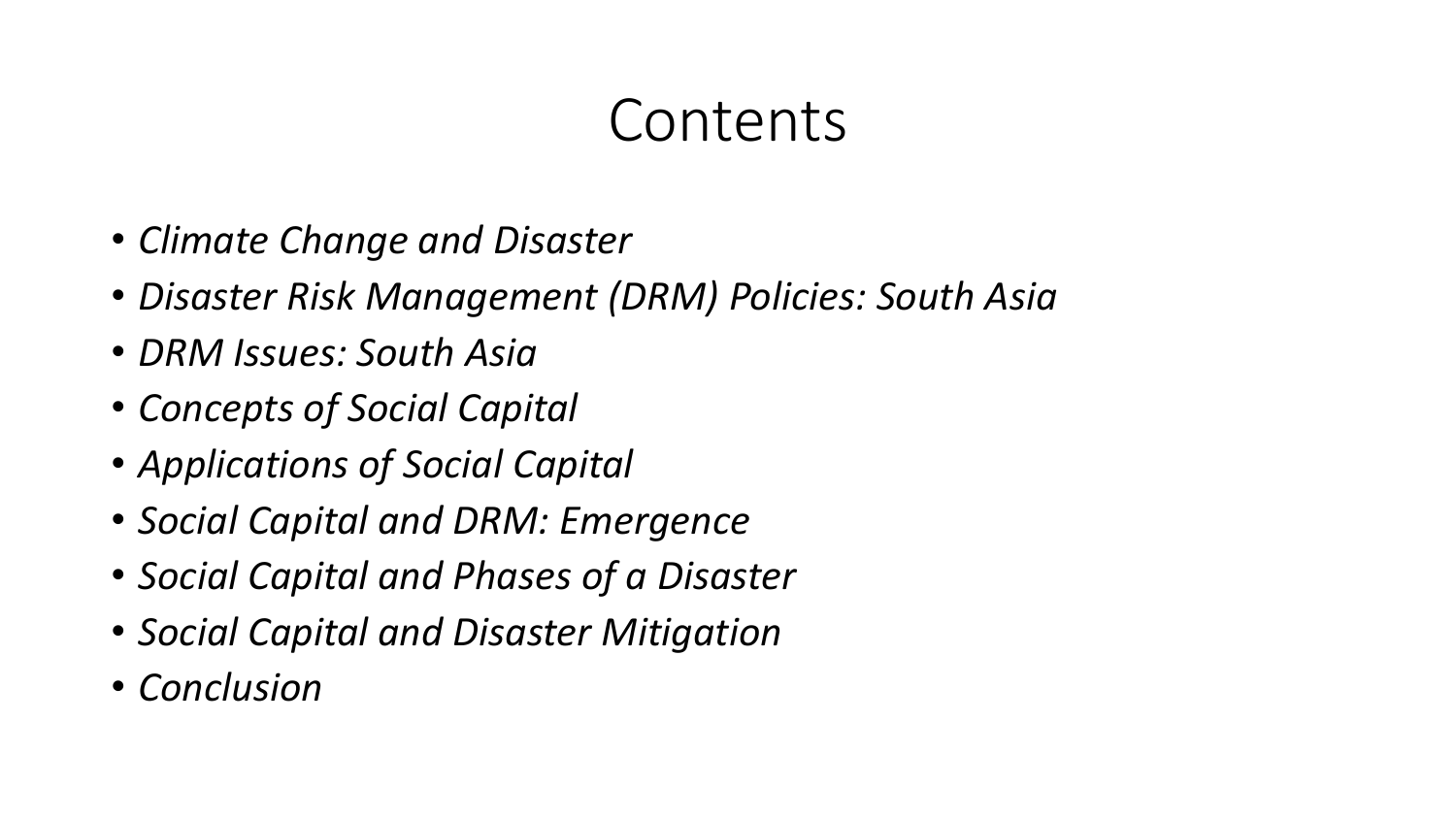### Climate Change and Disaster

- *Climate is changing at an unprecedented rate across the globe.*
- *Climate change is a natural phenomenon but has been substantially accelerated by anthropogenic activities.*
- *Impacts of climate change are global, but the actual changes and the risks can differ strongly from region to region.*
- *Effects of climate change is the most in the least developed countries, where they are most poorly equipped to deal with these adversities.*
- *A potential impact of climate change is the increasing damage from extreme climatic events or disasters like cyclones, floods and droughts.*
- *One of the most affected regions in the world by climate change-induced disasters is South Asia.*
- *With widespread poverty in South Asia, these extreme events create a devastating impacts on the lives of people living in this region.*

*"We should not take longer… if we are slow to adapt to climate change, risk making disasters even more catastrophic than they already are. We should build on the HFA and DRR awareness to protect vulnerable populations against climate change."*

> *- Ban Ki Moon, UN SG, 29 September 2008*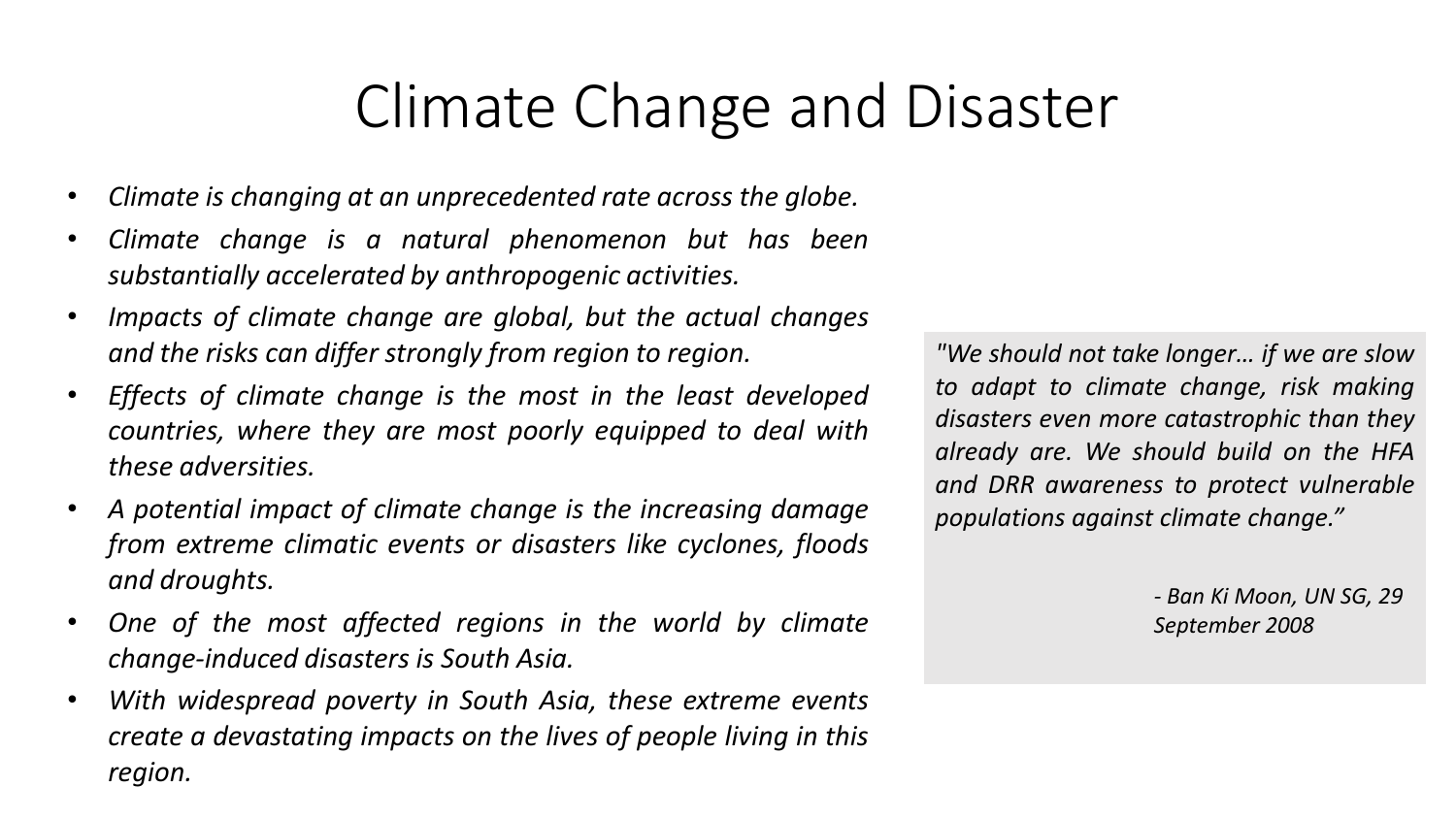### DRM Policies: South Asia

- *Some major incidents in the past (cyclone, floods, and tsunami) created alertness for response and resilience.*
- *Almost all countries have institutional framework from national to state/province and district levels.*
- *Developed Disaster Management Acts.*
- *Countries recognize the paradigm shift of DRM from relief based reactive to proactive (risk reduction and resilience) approach.*
- *Policies are gradually evolving in line with experiences drawn from past disasters.*
- *CBDRM is well recognized approach by all stakeholders and reflected in selected donor driven projects.*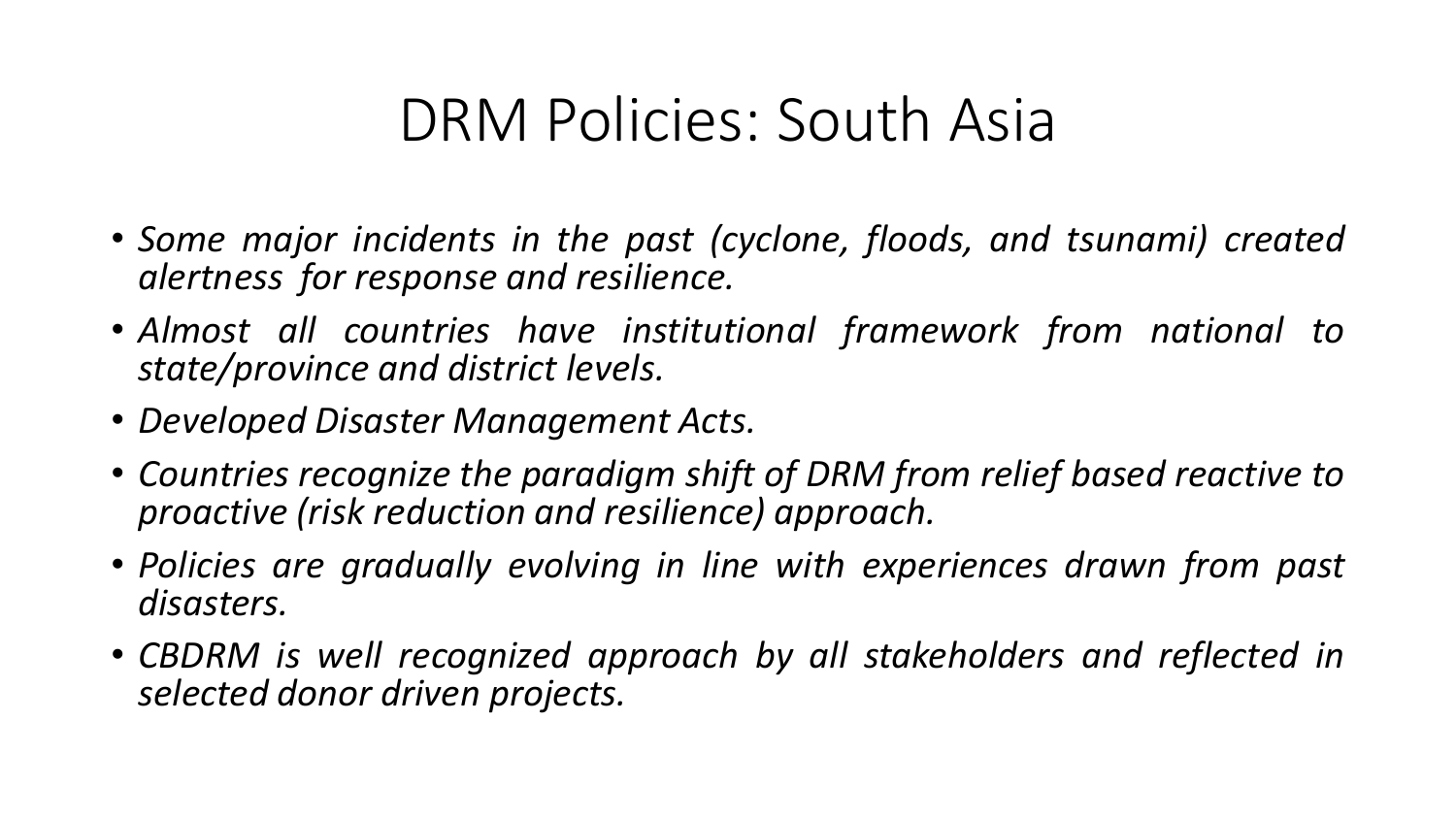### DRM Issues: South Asia

- *Most of the countries follow a command-and-control/ top-down approach when dealing with disaster response.*
- *Capacity of responsible organizations/agencies at different levels varies from country to country.*
- *In some countries lack in technical expertise and capacities at the national as well as local level for DRR.*
- *Enforcement of Acts and policies in the context of DRR is weak.*
- *Structural centric DRR practices.*
- *Need arises to formalize in the policy framework with clear practice framework for CBDRM.*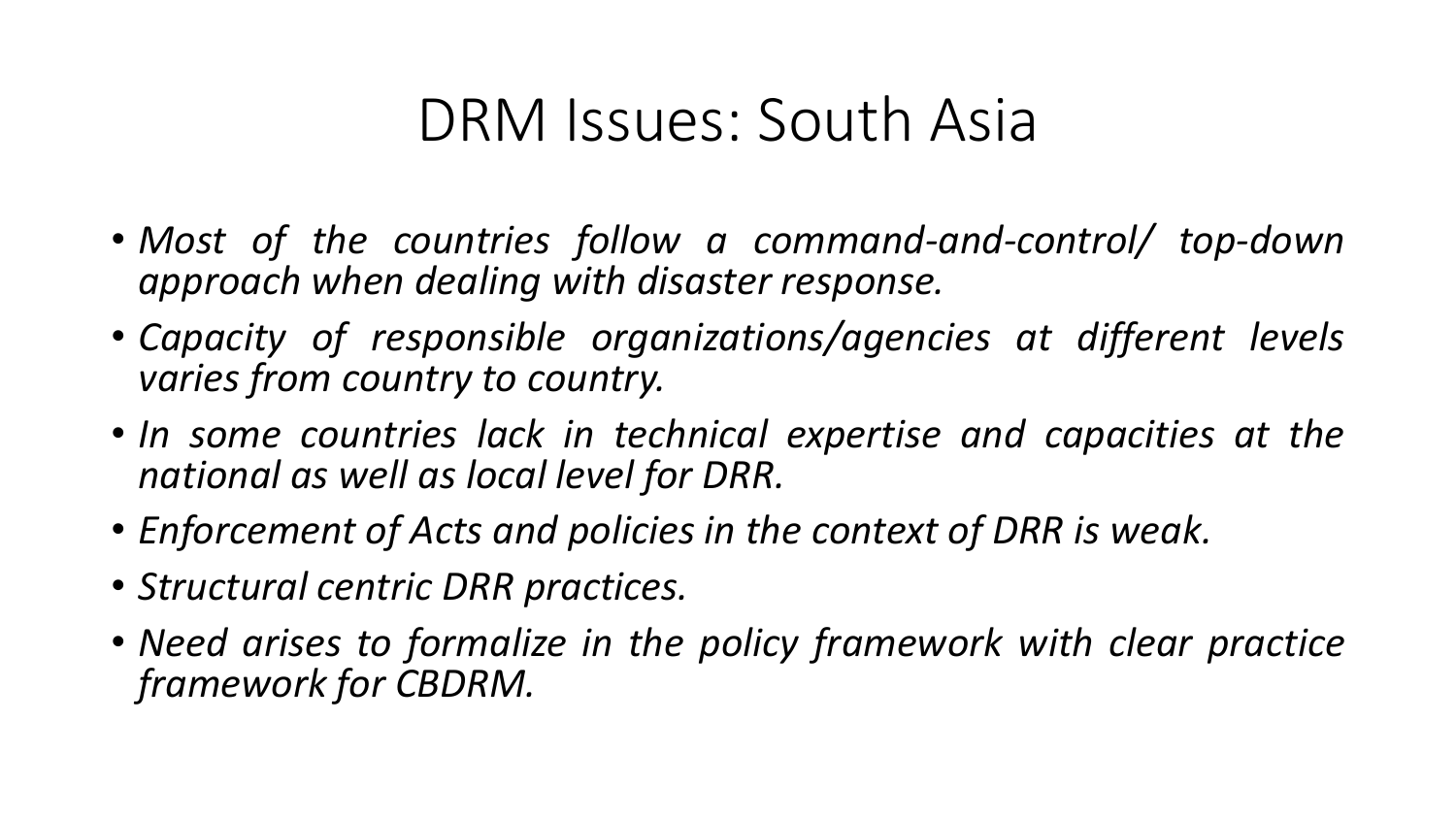# Concept of Social Capital

- *Social capital very simply can be defined as 'the invisible resource that is created when people cooperate' and do collective actions for social good.*
- *Social capital refers to trust, norms and networks that affect social and economic activity within a community and goes beyond community.*
- *Social capital contributes significantly to social, political and economic performance.*
- *Depending upon how Social Capital is used, it can have both positive or negative impacts on a community or its members.*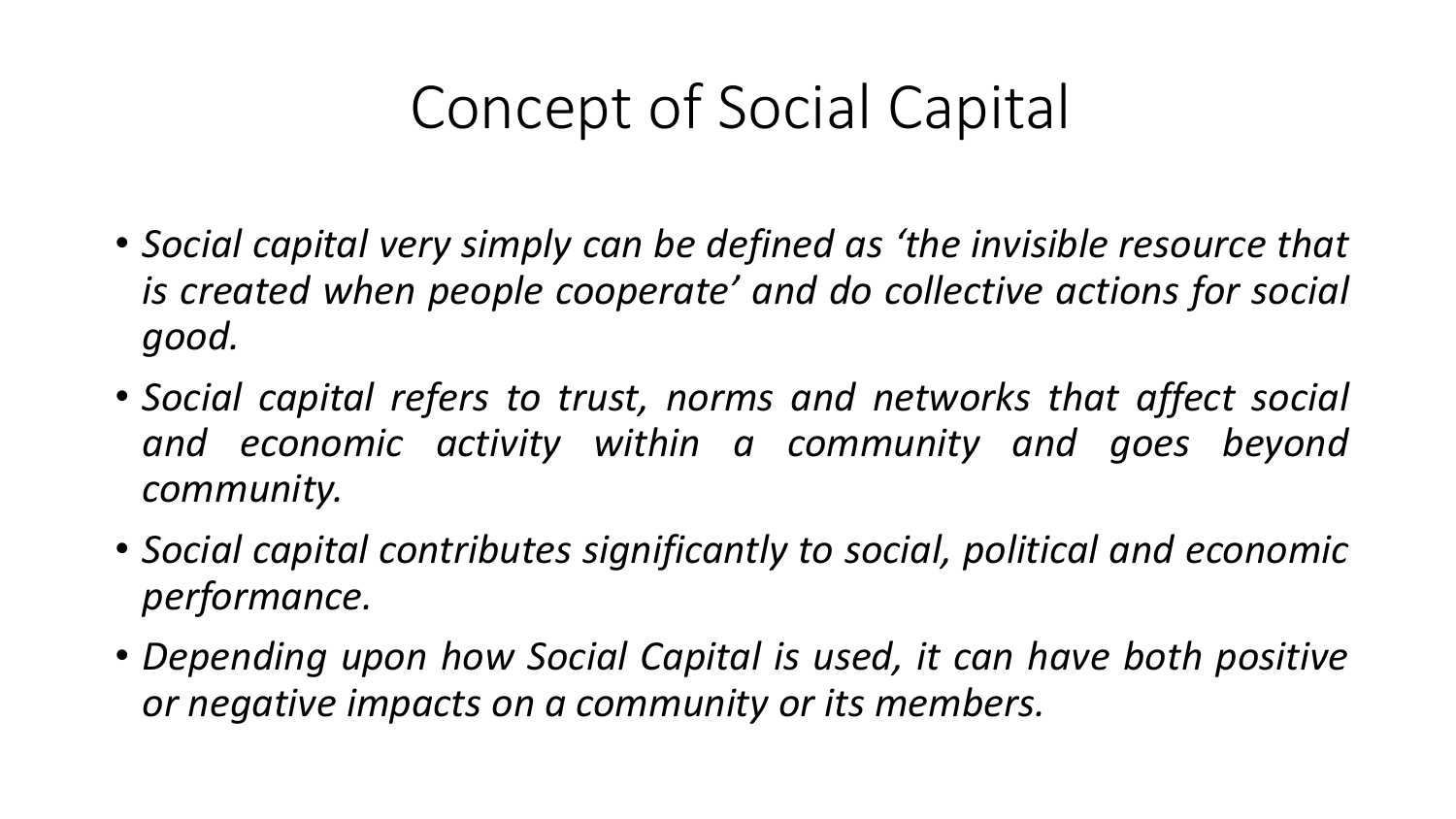# Concept of Social Capital

- **Bonding***: This kind of social capital refers to connections to people like you. E.g. family, relatives, kinship.*
- **Bridging***: It refers to connections to people who are not like you in some demographic sense. E.g. from a different network or community.*
- **Linking***: It generally pertains to connections with people outside who are in power, whether they are in politically or financially influential positions. E.g. Government representatives, politicians, leaders, NGOs, businesses, etc.* Government representative.



(Aldrich, 2012)

- **Structural Aspect:** It facilitates information sharing, participation, and decision making through established roles, social networks and other social structures supplemented by rules, procedures, and precedents.
- **Cognitive Aspect:** It refers to shared norms, values, trust, attitudes, and beliefs among the community members. Therefore, it is more subjective and intangible concept.

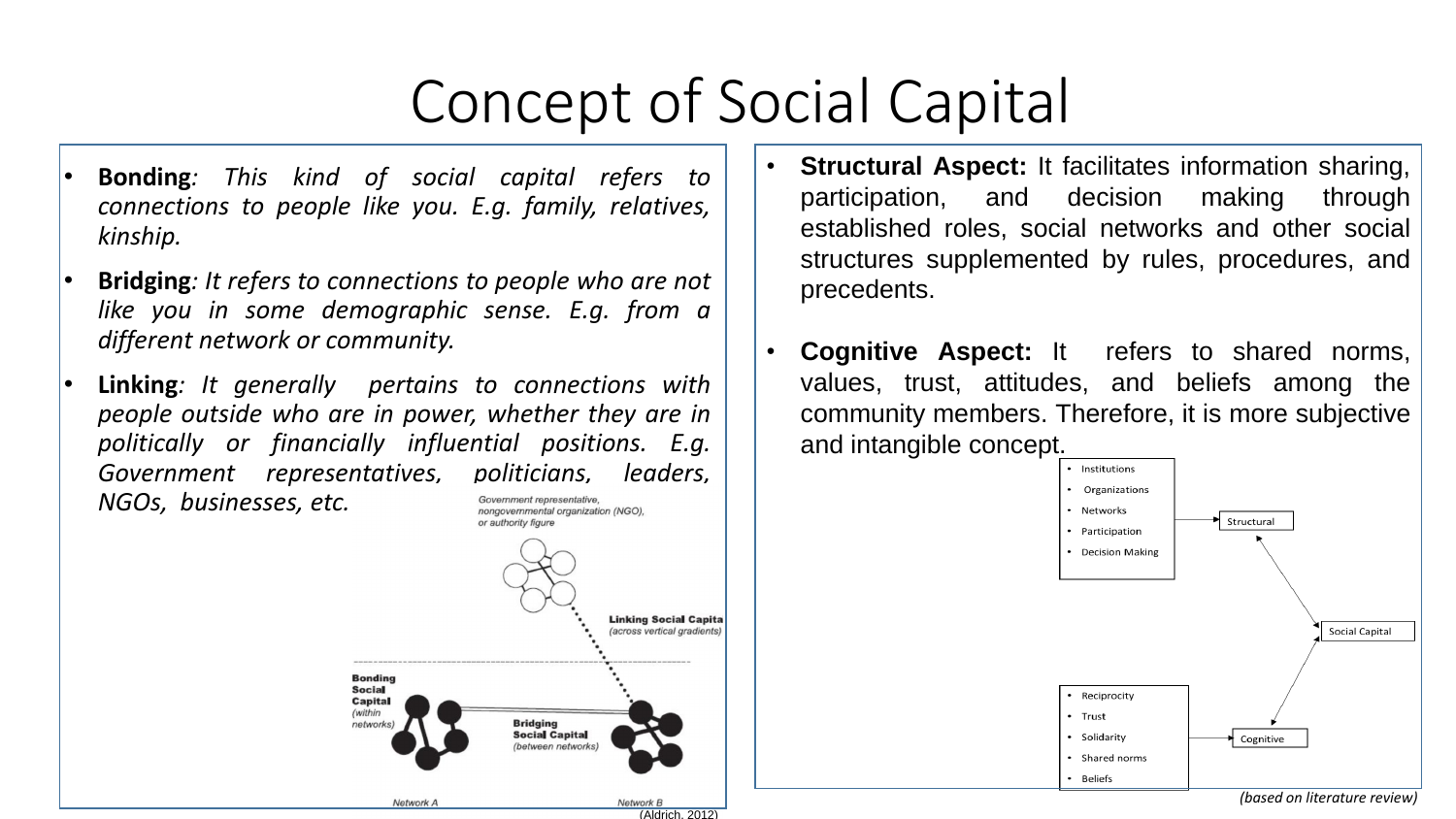### Applications of Social Capital

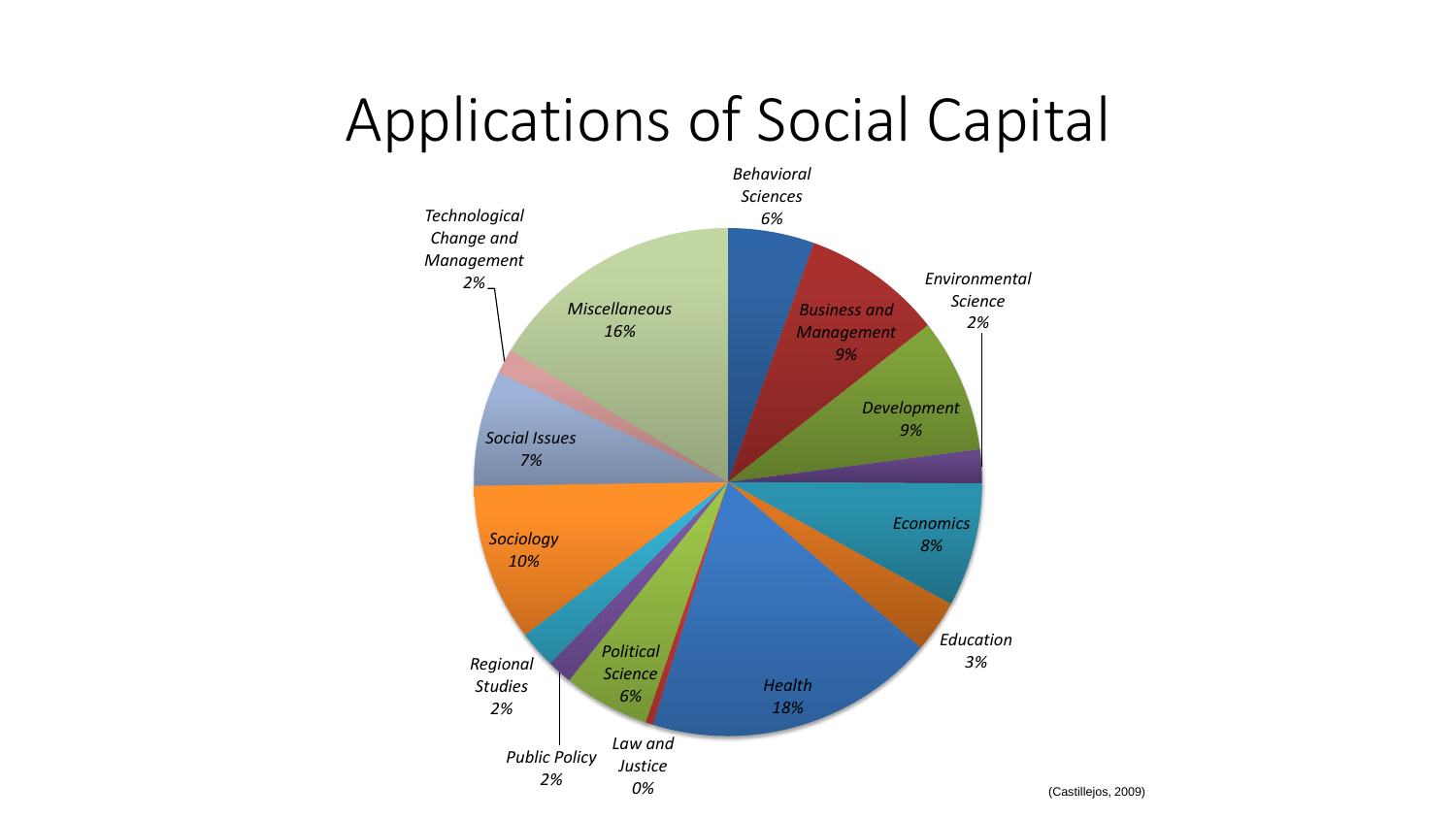#### Social Capital and DRM - Emergence

- *Paradigm shift in the disaster management approach towards risk reduction.*
- *Disaster brings a lot of changes in the society and creates stress because of limitations of the government`s top-down approach.*
- *The resources embedded to the social structures/systems can be vital for better mitigation, preparedness and response which can lead to risk reduction.*
- *Social capital is an integral part of social structure, serves as an informal insurance at the community level, where amazing results can be achieved through coordinated action in disaster risk reduction.*
- *There has been rather limited research on how social capital can contribute to disaster risk reduction.*
- *New trend is emerging, where social capital is gaining momentum for disaster risk reduction.*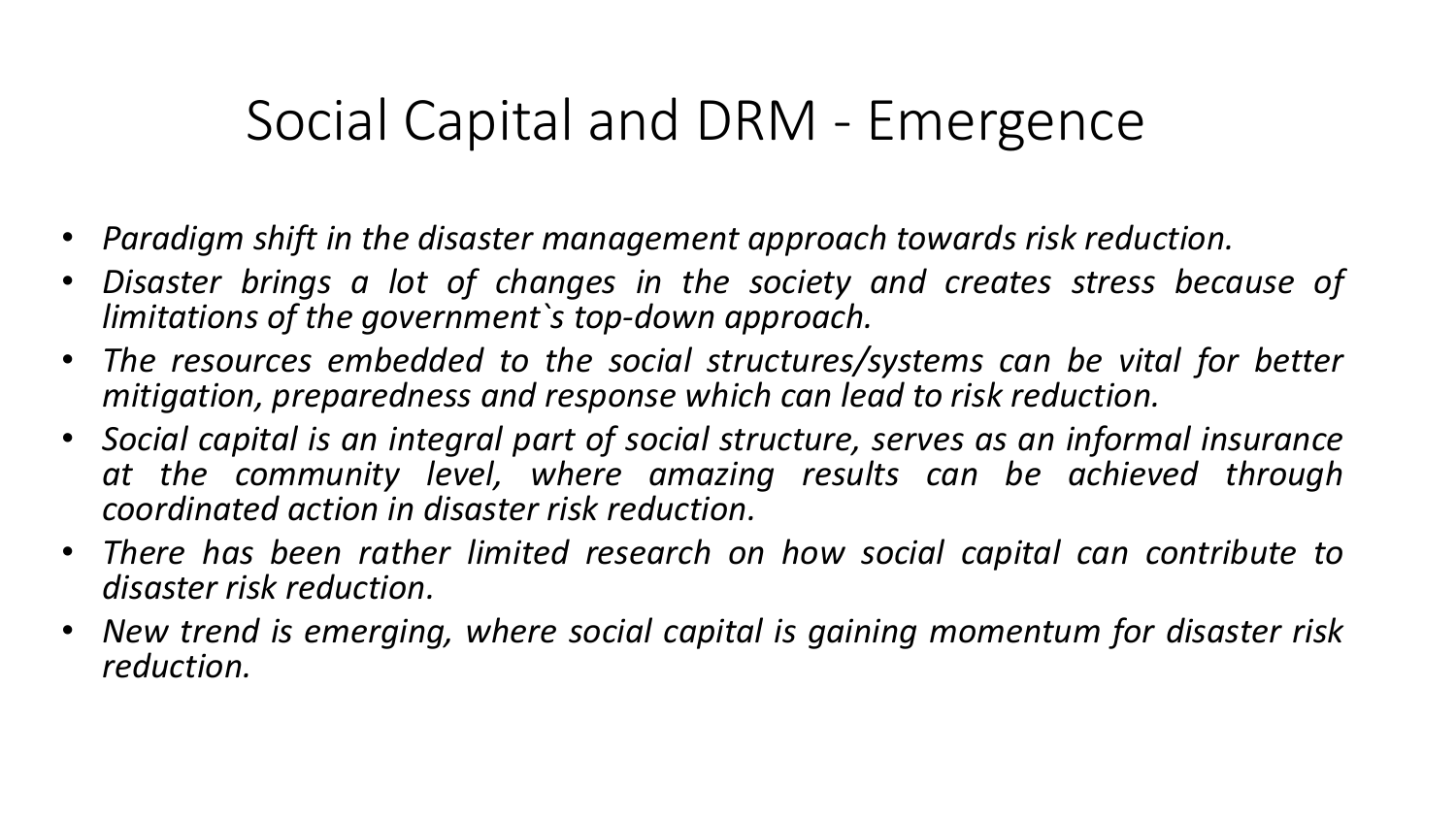#### Social Capital and phases of a Disaster

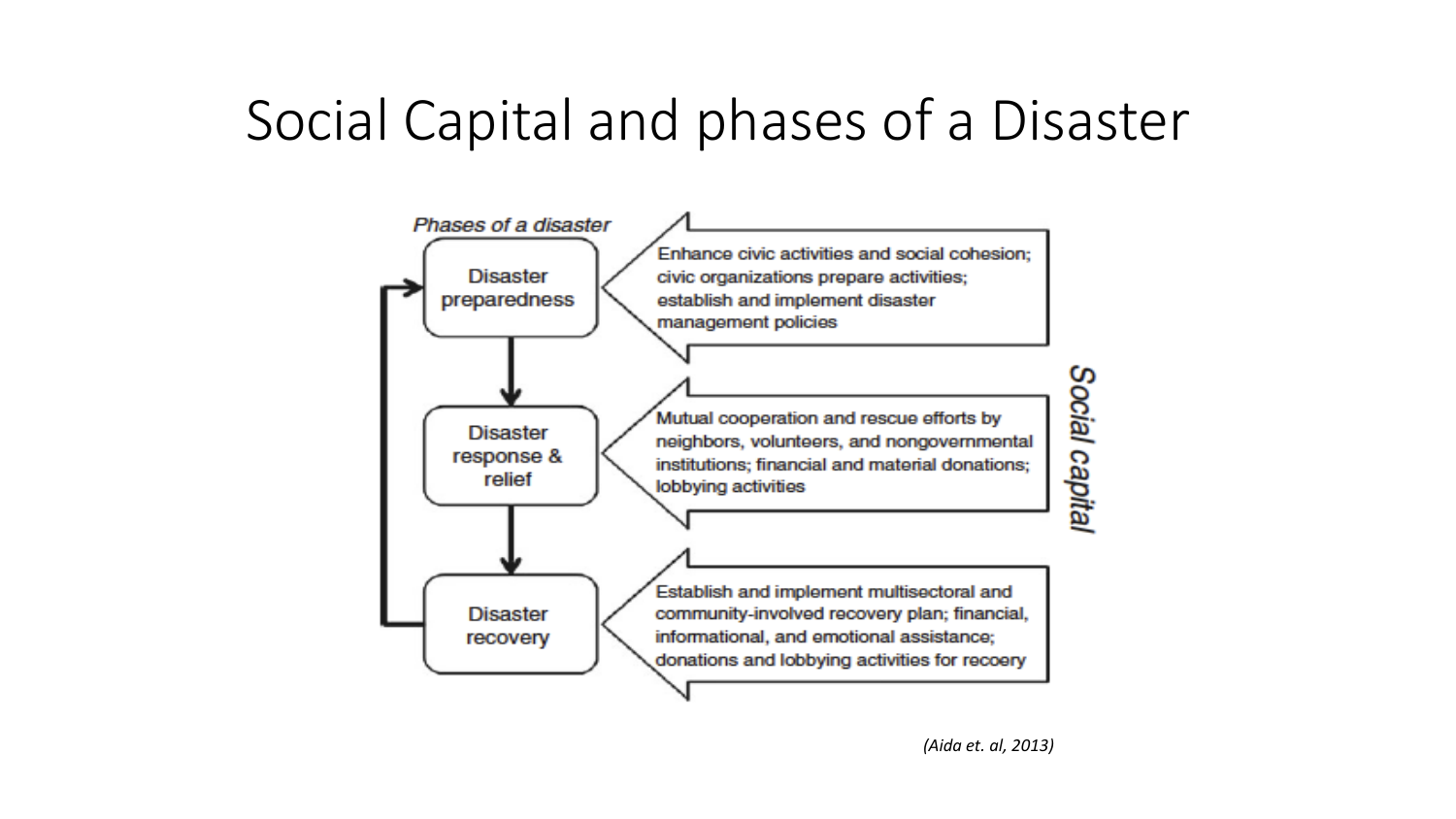### Social Capital and Disaster Mitigation

- *Proper Disaster Mitigation can be done when there is use of both structural and social measures.*
- *The social capital networks can effectively help in understanding the local risks, and needs, for better mitigation strategy.*
- *Social capital can help in:*
	- *Community risk assessment*
	- *Community risk reduction planning*
	- *Building public awareness*
	- *Strengthening of community disaster management organisations*
	- *Mobilize resources in the community for mitigation*
	- *Giving the community a sense of acceptance and ownership in the mitigation projects*